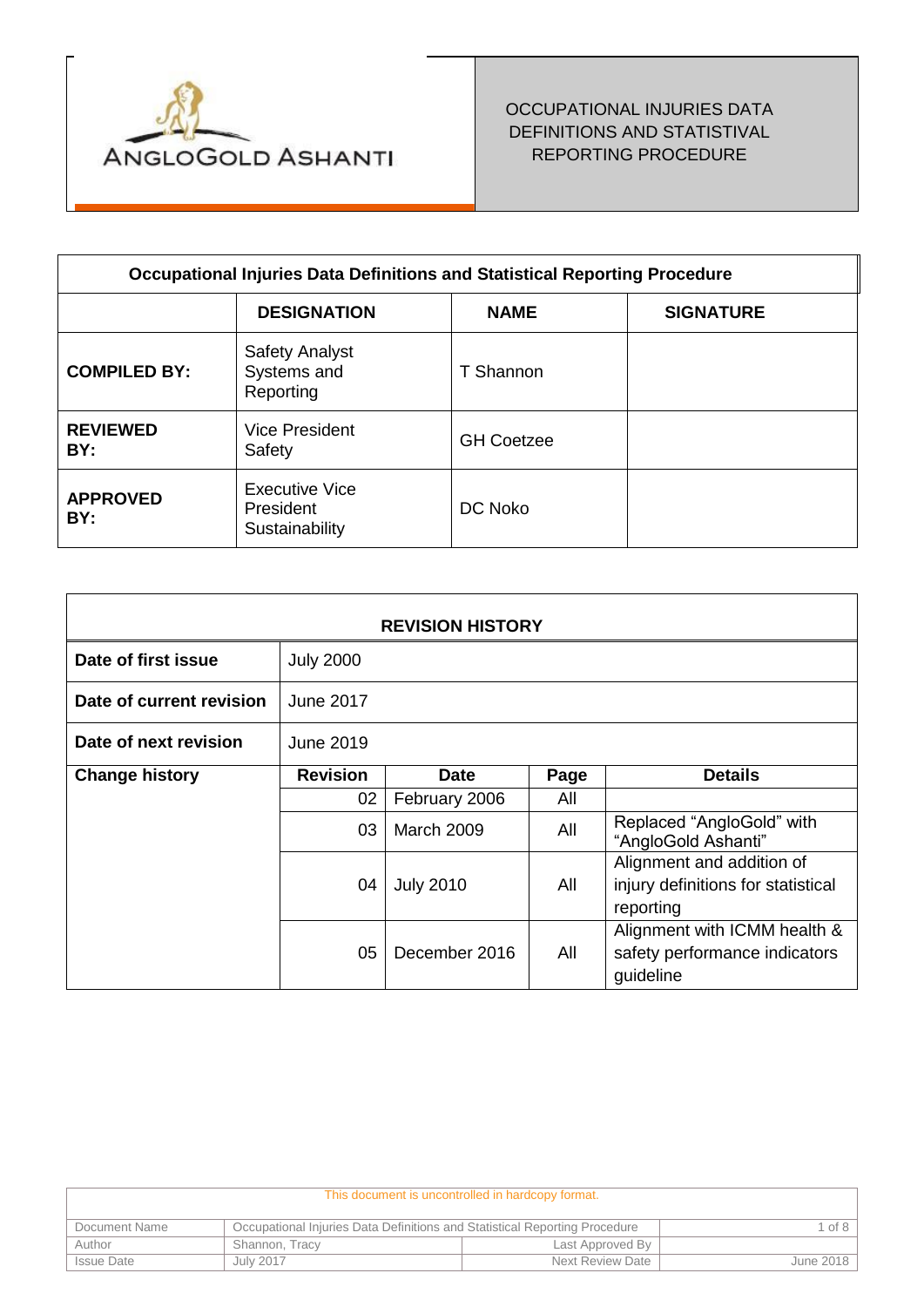# **Table of Contents**

| 1.  |       |  |
|-----|-------|--|
| 2.  |       |  |
| 3.  |       |  |
| 4.  |       |  |
| 5.  |       |  |
| 5.1 |       |  |
|     |       |  |
|     | 5.2.1 |  |
|     | 5.2.2 |  |
|     |       |  |
|     |       |  |
|     |       |  |
| 6.  |       |  |
|     |       |  |
|     |       |  |
|     |       |  |
|     |       |  |
|     |       |  |
|     |       |  |
|     |       |  |
| 7   |       |  |
|     | 7.1   |  |
|     | 7.2   |  |
|     | 7.3   |  |
|     | 7.4   |  |
|     | 7.5   |  |
|     |       |  |

| This document is uncontrolled in hardcopy format. |                                                                            |                  |                  |
|---------------------------------------------------|----------------------------------------------------------------------------|------------------|------------------|
| Document Name                                     | Occupational Injuries Data Definitions and Statistical Reporting Procedure |                  | $2$ of 8 $\vert$ |
| Author                                            | Γ Shannon                                                                  | Last Approved By |                  |
| <b>Issue Date</b>                                 | July 2017                                                                  | Next Review Date | June 2018        |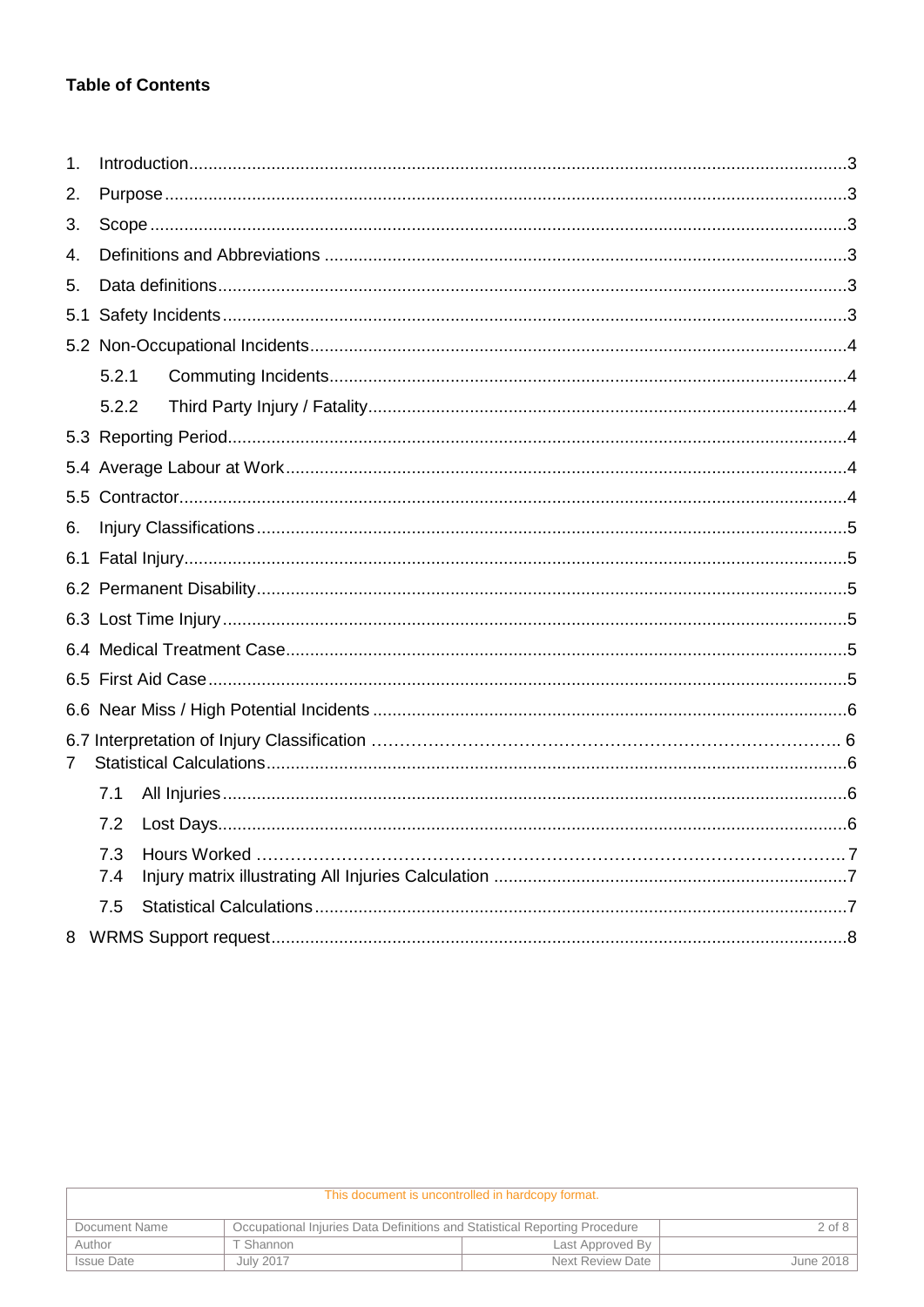## **1. Introduction**

Worldwide, AngloGold Ashanti (AGA) mines subscribe to Safety reporting practices that allow for consistent reporting and facilitating comparisons in occupational Safety performance. In order to allow for this, more complete reporting of data and consistent data definitions are required. In addition, it is necessary for AGA to compare itself with other mining companies. To facilitate meaningful analysis, definitions which are consistent with the ICMM Health and Safety performance indicators guideline as adopted by ICMM member companies.

## **2. Purpose**

The purpose of this procedure is to define key performance indicators for safety performance management in AGA and to ensure that there is a consistent application of a standardized approach for target setting, monitoring & reporting.

### **3. Scope**

This procedure is intended for all Operational and Safety Leaders in AGA.

### **4. Definitions and Abbreviations**

Abbreviations and key words in this document are defined as follows:

| <b>Abbreviation</b> | <b>Explanation</b>                           |
|---------------------|----------------------------------------------|
| <b>AGA</b>          | AngloGold Ashanti                            |
| <b>AIFR</b>         | All Injury Frequency Rate                    |
| <b>DLI</b>          | Days Lost per injury                         |
| FI.                 | <b>Fatality Injury</b>                       |
| <b>FIFR</b>         | <b>Fatality Injury Frequency Rate</b>        |
| <b>HPI</b>          | <b>High Potential Incidents</b>              |
| <b>LTI</b>          | Lost Time Injury                             |
| <b>LTIR</b>         | Lost Time Injury Rate                        |
| <b>MIS</b>          | <b>Mining Information Services</b>           |
| <b>MTC</b>          | <b>Medical Treatment Case</b>                |
| <b>WRMS</b>         | <b>Workforce Reporting Management System</b> |

# **5. Data definitions**

Occupational injury statistics are designed to reflect injuries arising out of, or in connection with direct work activities and processes, and do not reflect incidents that arise as a result of violence, murder, injuries, medical conditions, or other issues not directly related to the workplace or work activity.

# **5.1 Safety Incidents**

Safety Incidents are defined as those incidents where:

- ❖ the employee must be on duty;
- ❖ the employee must be undertaking an activity related to the activities being undertaken by the employer, either:
	- in the course and scope of the employee's employment;
	- under the instruction of a supervisor; or
	- within the area of accountability/legal appointment of the responsible manager

| This document is uncontrolled in hardcopy format. |                                                                            |                  |        |  |  |
|---------------------------------------------------|----------------------------------------------------------------------------|------------------|--------|--|--|
| Document Name                                     | Occupational Injuries Data Definitions and Statistical Reporting Procedure |                  | 3 of 8 |  |  |
| Author                                            | T Shannon                                                                  | Last Approved By |        |  |  |
| <b>Issue Date</b>                                 | Next Review Date<br>July 2017<br>June 2018                                 |                  |        |  |  |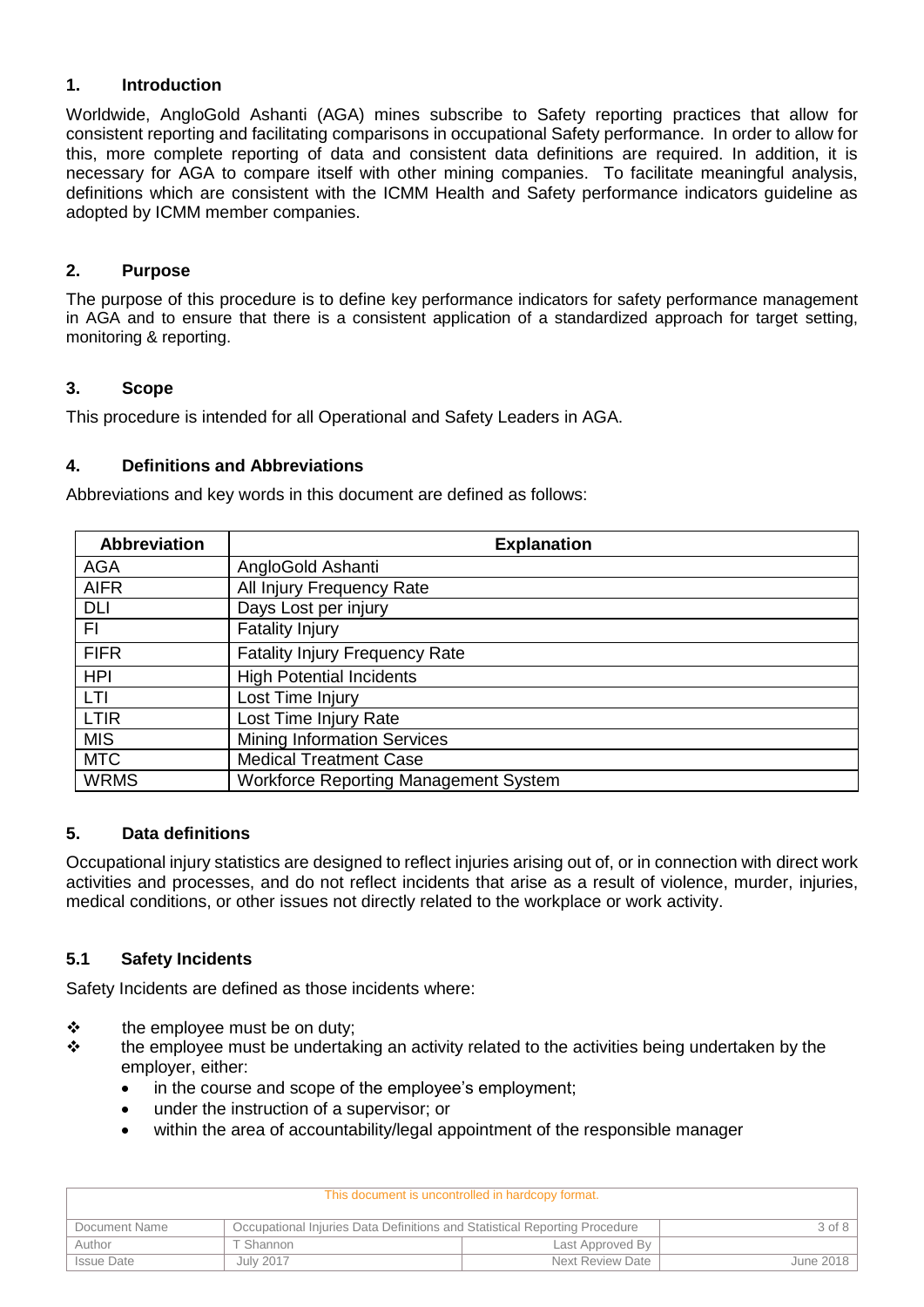These are activities where AGA can set Safety Standards and has the accountability and capacity to directly supervise and enforce their application.

# **5.2 Non-Occupational Incidents**

Non-occupational incidents include those incidents that occur away from the direct area of accountability/legal appointment of the responsible manager, but are company-organized business related. These include commuting incidents, sporting injuries (when representing the company / operation in organised sporting activities), off-the-job injuries, sporting injuries occurring after hours on-site etc. These incidents are not included for statistical reporting purposes, but depending on circumstances and local conditions of service / employment contracts, may be classified as a compensable injury. Records of these incidents must be maintained in accordance with related local regulatory requirements.

### **5.2.1 Commuting Incidents**

The term "commuting incident" covers those incidents, which result in death or personal injury, and occurring on route, in either direction, between the place of work or work-related training or other authorised activity.

These should however be investigated in order to identify potential workplace related fatigue contributing factors. Provision is made for the capture of such incidents in the statistical reporting structures. These incidents are not included in published safety incident statistics, but are maintained for record purposes only.

### **5.2.2 Third Party Injury / Fatality**

Third party injuries / fatalities are defined as injury to, or loss of life of, a "third party" that occurs within the defined area of responsibility of a designated AGA manager, or resulting from AGA's activities. In this context, a "third party" is deemed to be a person(s), not employed by the company (or its contractors). For example, this includes artisanal miners, involved in informal or unsanctioned mining activities within the AGA lease area. Non-employees fatally injured while on an officially sanctioned visit to an operation would also fall into this category. Although these incidents are communicated for transparency purposes, they are not included in the published safety incident statistics produced by AGA. These incidents are separately captured in the AGA Voluntary Principles on Security and Human Rights database. These must however be investigated in order to identify contributing factors and remedial measures.

### **5.3 Reporting Period**

There may be varying reporting periods, but as a minimum, all safety statistical data must be summarised for reporting on a monthly, quarterly, and annual basis. Importantly, all data should relate to the same period (which is currently based on a calendar month period).

### **5.4 Average Labour at Work**

Average labour at work is defined at the average number of employees and contractors at work on a daily basis throughout the calendar month reporting period. Employees employed on a temporary, or casual basis should be allocated on a pro-rata basis.

### **5.5 Contractor**

Any person who undertakes work at an operation, in a casual, part-time or full-time capacity, but not directly employed by AGA.

| This document is uncontrolled in hardcopy format.                                           |           |                  |           |
|---------------------------------------------------------------------------------------------|-----------|------------------|-----------|
| Occupational Injuries Data Definitions and Statistical Reporting Procedure<br>Document Name |           |                  | 4 of 8    |
| Author                                                                                      | T Shannon | Last Approved By |           |
| <b>Issue Date</b>                                                                           | July 2017 | Next Review Date | June 2018 |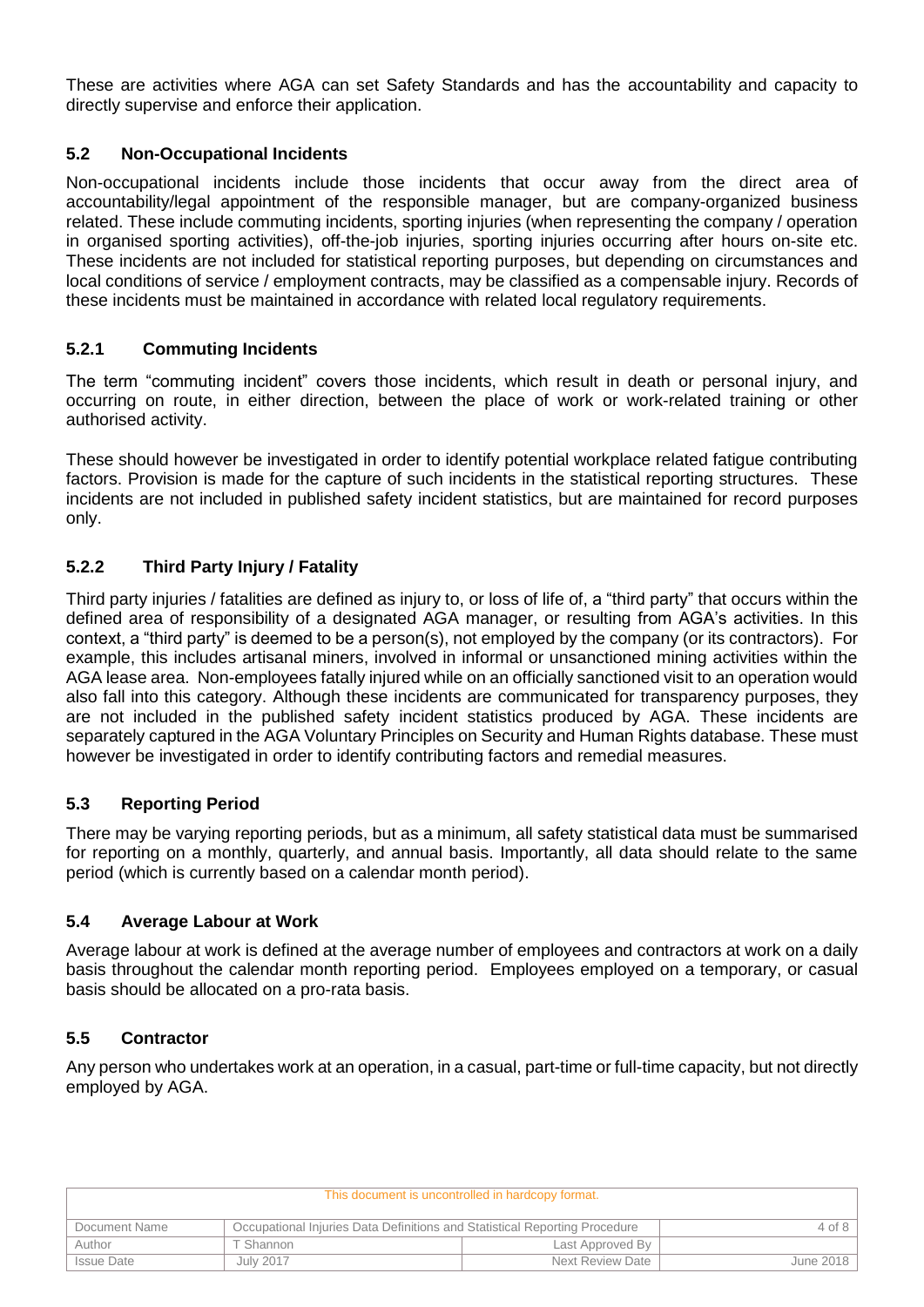# **6. Injury Classifications**

# **6.1 Fatal Injury**

A death resulting from an occupational injury. The date of the fatal injury should be recorded as the date of death and not the date on which the incident occurred, as in the case where the injured person dies of injuries sustained sometime after the incident.

# **6.2 Permanent Disability**

This is either defined as an accumulated physical and/or psychological disability level of 30% or greater, as defined in the American Medical Association Guidelines or alternatively as prescribed by local legislative/insurance requirements. In certain instances, the final degree of disability level might only be determined when the injury has stabilised, that may result in an excessive latency period from the date of the incident. In these instances, the final classification allocation will occur once the final degree of disability level has been determined.

# **6.3 Lost Time Injury**

These are injuries where the injured is unable to perform his/her normal work/role, on the calendar day following the day of the incident. Where the injured person does not lose working time on the days following the injury, but is later booked off work by a medical practitioner in respect of the injury concerned, this shall also be classified as a Lost Time Injury. The date of injury to be recorded as from the date that the injury occurred. Where the injured person is booked off work for a second or subsequent time because of the original injury sustained, such an occurrence shall not be regarded as a separate injury. Any additional days lost must be recorded. In certain jurisdictions, reporting of restricted work cases/alternative duties is required in accordance with local legislation. In terms of the AGA procedure, these incidents are classified as Lost Time Injuries, but any days lost or time on restricted duties are not included for severity rate calculation purposes.

# **6.4 Medical Treatment Case**

Medical Treatment Cases are defined (as below), those injuries requiring medical care, provided by a physician or trained professional medical personnel which do not result in time lost.

# **6.5 First Aid Case**

First aid cases are defined (as below), those injuries requiring one-time treatment, which do not ordinarily require medical care. This treatment is considered first aid even though it may, or may not, be provided by a physician or trained professional medical personnel. Any person, including a trained "first aider" in the field, site medic or nurse, may provide first aid.

# **The key difference between Medical Treatment and First Aid Cases are as follows:**

*Medical treatment includes, but is not limited to, the suturing of any wound, treatment of fractures,*  application of a cast or other professional means of immobilizing an injured part of the body, treatment of *infection arising out of an injury, treatment of bruise by the drainage of blood, surgical removal of dead or damaged skin (debridement), amputation or permanent loss of use of any part of the body and treatment of second and third degree burns. This treatment may, or may not result in the injured worker being unfit for work, or being restricted in the type or nature of work to be performed.*

*First aid includes any one-time treatment for the purpose of observation of minor scratches, cuts, burns, splinters, etc. Ointments, salves, antiseptics, and dressings to minor injuries are considered to be first aid. Procedures that are diagnostic in nature are not considered by themselves to constitute medical treatment.* 

| This document is uncontrolled in hardcopy format. |                                                                            |                  |            |  |  |
|---------------------------------------------------|----------------------------------------------------------------------------|------------------|------------|--|--|
| Document Name                                     | Occupational Injuries Data Definitions and Statistical Reporting Procedure |                  | $5$ of $8$ |  |  |
| Author                                            | Γ Shannon                                                                  | Last Approved By |            |  |  |
| <b>Issue Date</b>                                 | Next Review Date<br>July 2017<br>June 2018                                 |                  |            |  |  |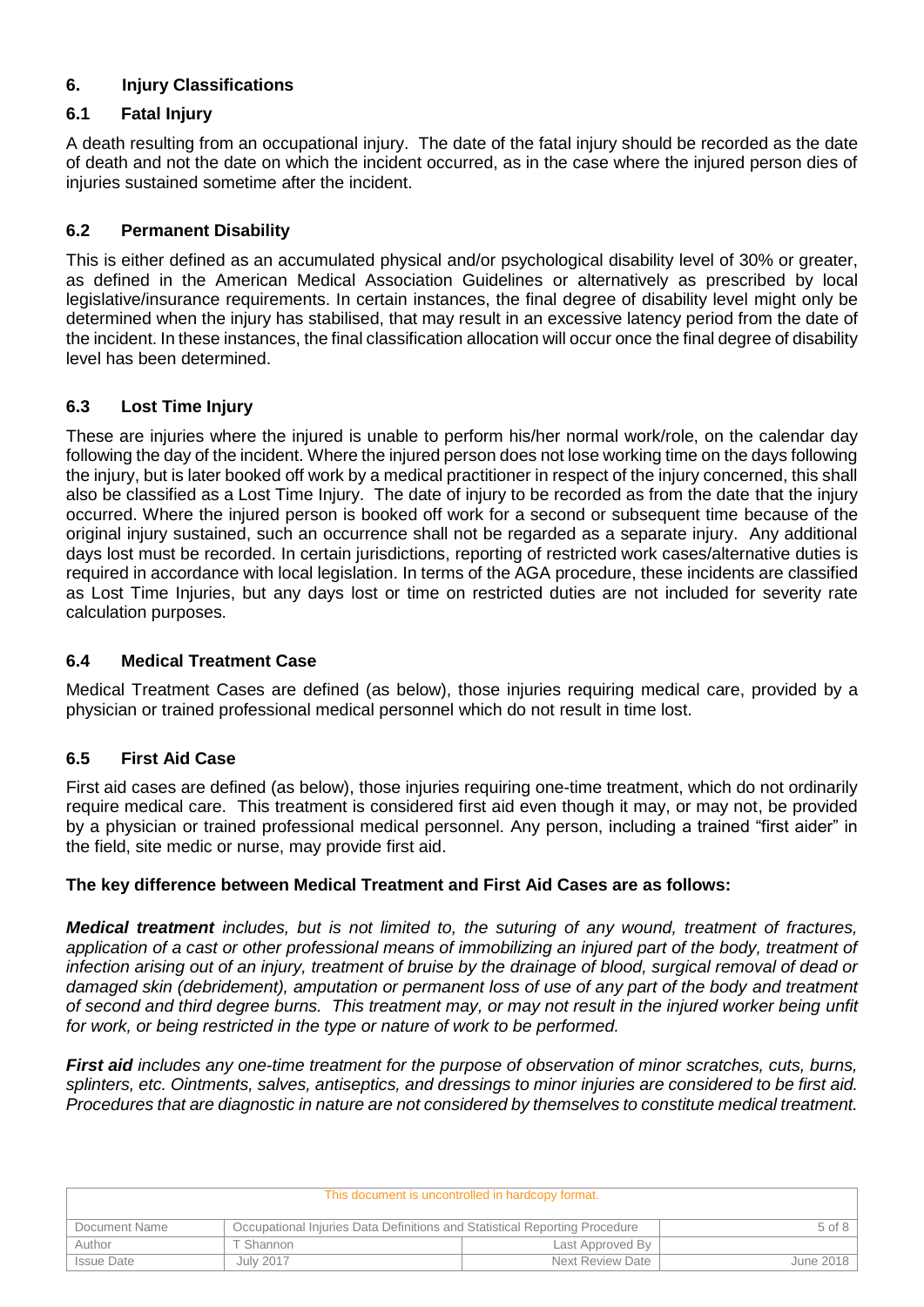*Visits to a physician, physical examinations, x-ray examinations, and brief hospitalization for observations, or which are preventative of nature where no evidence of injury or illness is found and no medical treatment provided, also do not constitute medical treatment.* 

As outlined above, injuries are classified in accordance with the Group Risk Matrix (reference extract below)

| <b>Threat Category</b>                 |                             |  |
|----------------------------------------|-----------------------------|--|
| <b>Safety</b>                          |                             |  |
| <b>Impact</b><br><b>Classification</b> |                             |  |
| <b>Extreme</b>                         | <b>Multiple Fatalities</b>  |  |
| <b>Major</b><br>Fatality               |                             |  |
| High                                   | <b>Permanent Disability</b> |  |
| <b>Moderate</b>                        | Lost Time Injury            |  |
| Minor<br><b>Medical Treatment Case</b> |                             |  |
| <b>Insignificant</b>                   | First Aid Case              |  |

### **6.6 Near Miss / High Potential Incidents**

A "near-miss" incident is defined as, "any event, which under slightly different circumstances (in terms of timing and / or location), may have resulted in injury or ill health of people, or damage or loss to property, plant, materials or the environment or a loss of business opportunity". When considering such incidents, the potential consequence, as opposed to the actual consequence of the incident must be considered. An incident is considered to be a high potential incident (HPI) when the event has an actual or potential consequence of high, major or extreme as defined by the AGA Group Risk matrix. In a Safety context, this would include potential for a permanent disability injury, single or multiple fatality.

### **6.7 Interpretation of Injury Classification**

Whilst this procedure provides definition and guidance for injury classification purposes not all circumstance will be clear-cut. In the first instance, the site will classify an injury. Any doubt on the classification or re-classification, should be escalated to the Region or Corporate as appropriate to seek clarification. Records should be maintained for audit or review purposes.

### **7. Statistical Calculations**

### **7.1 All Injuries**

All Injuries are calculated by adding; Medical Treatment Cases, Lost Time Injuries and Fatal Injuries (see section 7.4).

### **7.2 Lost Days**

The total number of calendar days that the injured person is not fit for work in his/her normal work/role, excluding the day of the injury, should be recorded as Lost Days. Time spent travelling, or waiting for diagnosis following an incident is not included in workdays lost, unless the injury becomes classified as a Lost Time Injury. Lost Days will be accumulated until:

- a) the injured person can resume the full duties of his/her regular work, or
- b) is assigned to another designation on a permanent basis and able to perform the full duties of the alternative designation,
- c) is separated from the company for medical reasons associated with the injury

| This document is uncontrolled in hardcopy format. |                                                                                          |                  |           |
|---------------------------------------------------|------------------------------------------------------------------------------------------|------------------|-----------|
| Document Name                                     | Occupational Injuries Data Definitions and Statistical Reporting Procedure<br>$6$ of $8$ |                  |           |
| Author                                            | T Shannon                                                                                | Last Approved By |           |
| <b>Issue Date</b>                                 | July 2017                                                                                | Next Review Date | June 2018 |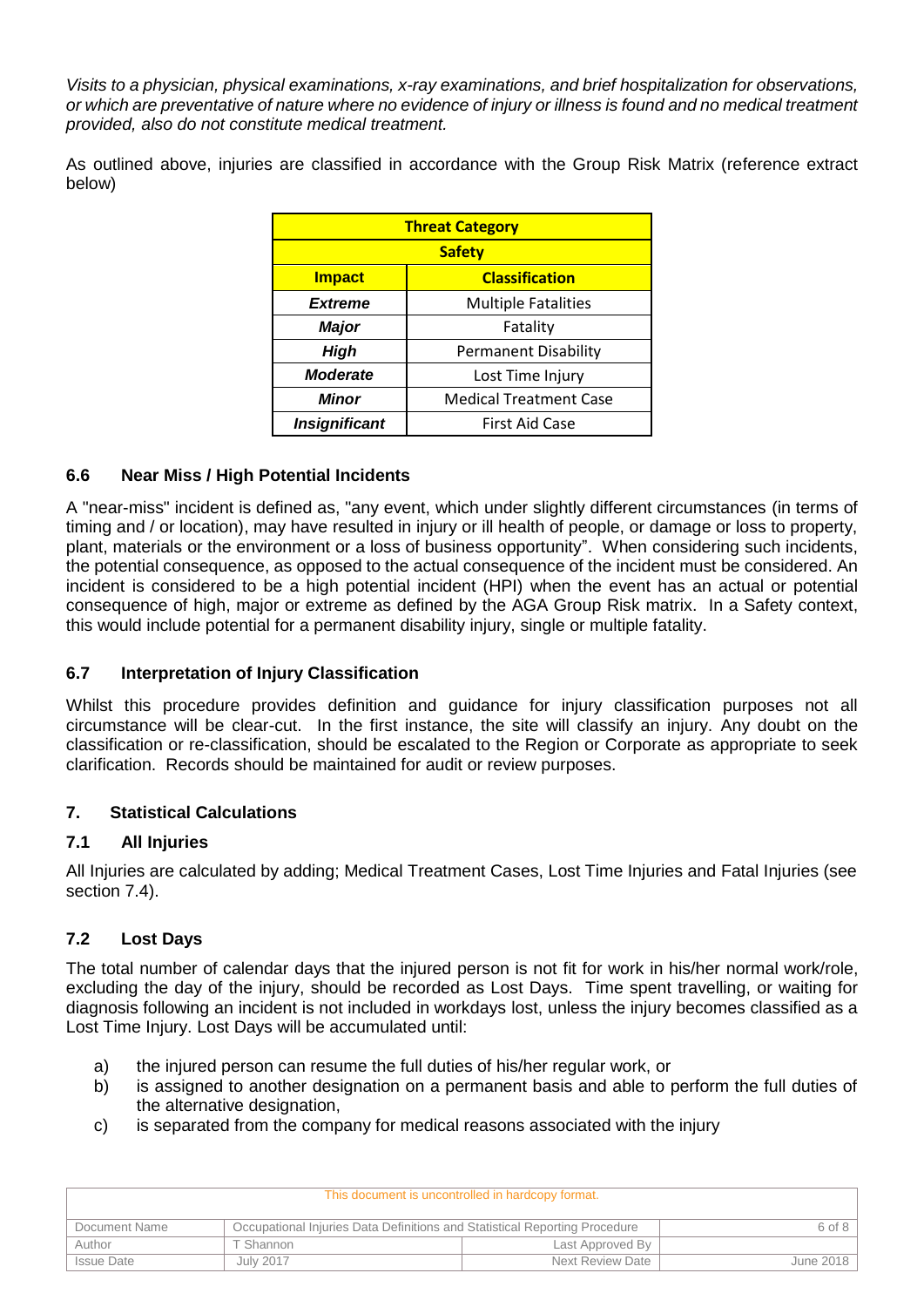No lost days are recorded for fatalities for severity rate calculation purposes. The above applies to all employees and contractors.

# **7.3 Hours Worked**

The total number of hours worked by all employees includes those hours worked by contractors. These hours include normal hours worked, overtime hours worked, hours spent on training etc. Leave, sickness and other absences are excluded.

# **7.4 Injury matrix illustrating All Injuries Calculation**

The Injury Matrix shown below does not include First Aid Cases, as they are not recordable for company external reporting purposes.

|                       | All Injuries (MTC+ LTI+FI)       |                         |                 |  |
|-----------------------|----------------------------------|-------------------------|-----------------|--|
| <b>First Aid Case</b> | <b>Medical Treatment</b><br>Case | <b>Lost Time Injury</b> | Fatal<br>Injury |  |

# **7.5 Statistical Calculations**

**Fatal Injury Frequency Rate (FIFR)** is expressed as the number of fatalities per million Hours Worked.

$$
FIFR = \frac{\text{No. of Fatalities x 1 000 000}}{\text{Total hours worked}}
$$

**Lost-Time Injury Frequency Rate (LTIFR)** is expressed as the number of lost-time injuries per million hours worked.

### **No. of Lost-time Injuries x 1 000 000**

 $L$  TIFR  $=$   $-$ 

**AIFR =** 

**Total hours worked**

**All Injury Frequency Rate (AIFR)** is expressed as the number of all injuries per million hours worked.

$$
= \frac{\text{No. of All Injuries x 1 000 000}}{\text{Total hours worked}}
$$

**Days Lost per Injury (DLI)** is the total number of lost days resulting from Lost-time Injuries divided by number of Lost-time Injuries.

*DLI* **= Total Lost Days No. Lost Time Injuries**

**Severity rate** is the total number of lost days resulting from Lost-time Injuries divided by total hours worked, and is expressed per million hours.

#### **Severity Rate = Lost Days x 1 000 000 Total hours worked**

| This document is uncontrolled in hardcopy format. |                                                                            |                  |             |  |
|---------------------------------------------------|----------------------------------------------------------------------------|------------------|-------------|--|
| Document Name                                     | Occupational Injuries Data Definitions and Statistical Reporting Procedure |                  | $7$ of $81$ |  |
| Author                                            | ΓShannon                                                                   | Last Approved By |             |  |
| <b>Issue Date</b>                                 | July 2017                                                                  | Next Review Date | June 2018   |  |